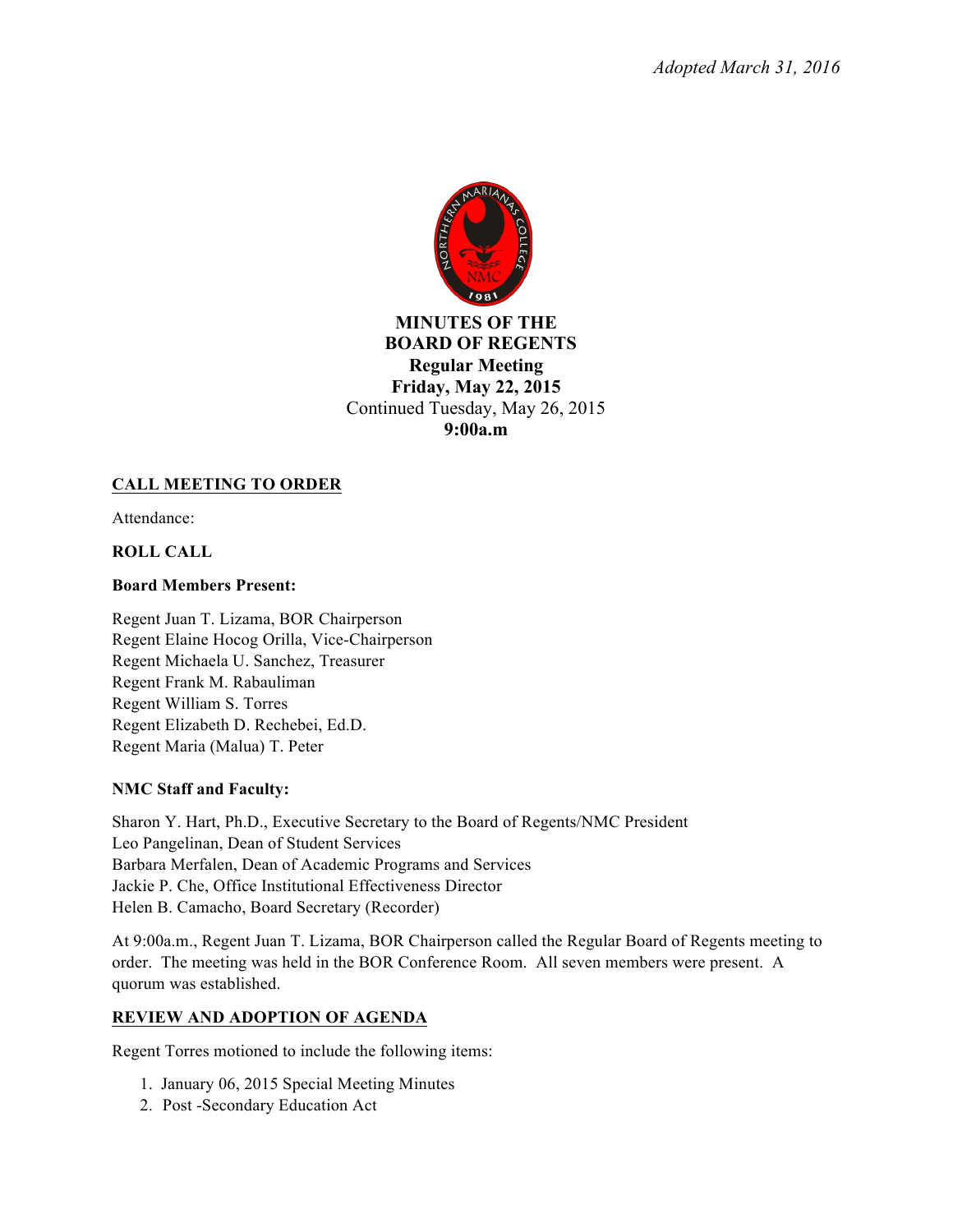- 3. P.L. 14-89
- 4. Status on pending land issues.
- 5. List of Vacancies

Regent Peter motioned to adopt the agenda and seconded by Regent Sanchez. All members voted yes, the motion passed. The May 22, 2015 Regular meeting agenda is adopted with the recommended additions.

# **REVIEW AND ADOPTION OF MINUTES**

## **February 26, 2015 Regular Meeting**

Regent Orilla motioned to adopt the February 26, 2015 meeting minutes and seconded by Regent Sanchez.

## **April 24, 2015 Special Meeting**

Regent Torres motioned to adopt the April 24, 2015 Special meeting minutes and seconded by Regent Orilla.

## **May 07, 2015 Special Meeting**

Regent Orilla motioned to adopt the May 07, 2015 Special Meeting minutes and seconded by Regent Torres.

All members voted yes, the motions passed. All meeting minutes are adopted.

# **PUBLIC COMMENT PERIOD**

None.

# **CHAIRPERSON'S REPORT**

Chairperson Lizama provided some comments. He highlighted the following:

- 1. Annual Meetings
- 2. Review of WASC Independent Governing Policy
- 3. AD-Hoc Committee: Schedule Meetings; Number of members; Type of committees.

Based on the Chairperson's comments about review of the WASC Senior policies and then appointed Regent Rechebei to chair the Ad-Hoc committee. The committee is tasked to review the policies and come up with recommendations by the next Regular Meeting.

### **REPORTS AND ACTION FROM STANDING COMMITTEES**

Chairperson Lizama assigned Committee Chairs as follows:

Personnel Committee Chair: Regent Maria Peter Program Committee Chair: Regent Michaela U. Sanchez Fiscal Committee Chair: Regent Frank M. Rabauliman

### **Fiscal Committee Report**

Several policies were brought forward for review as part of the policy cycle review. They are as follows: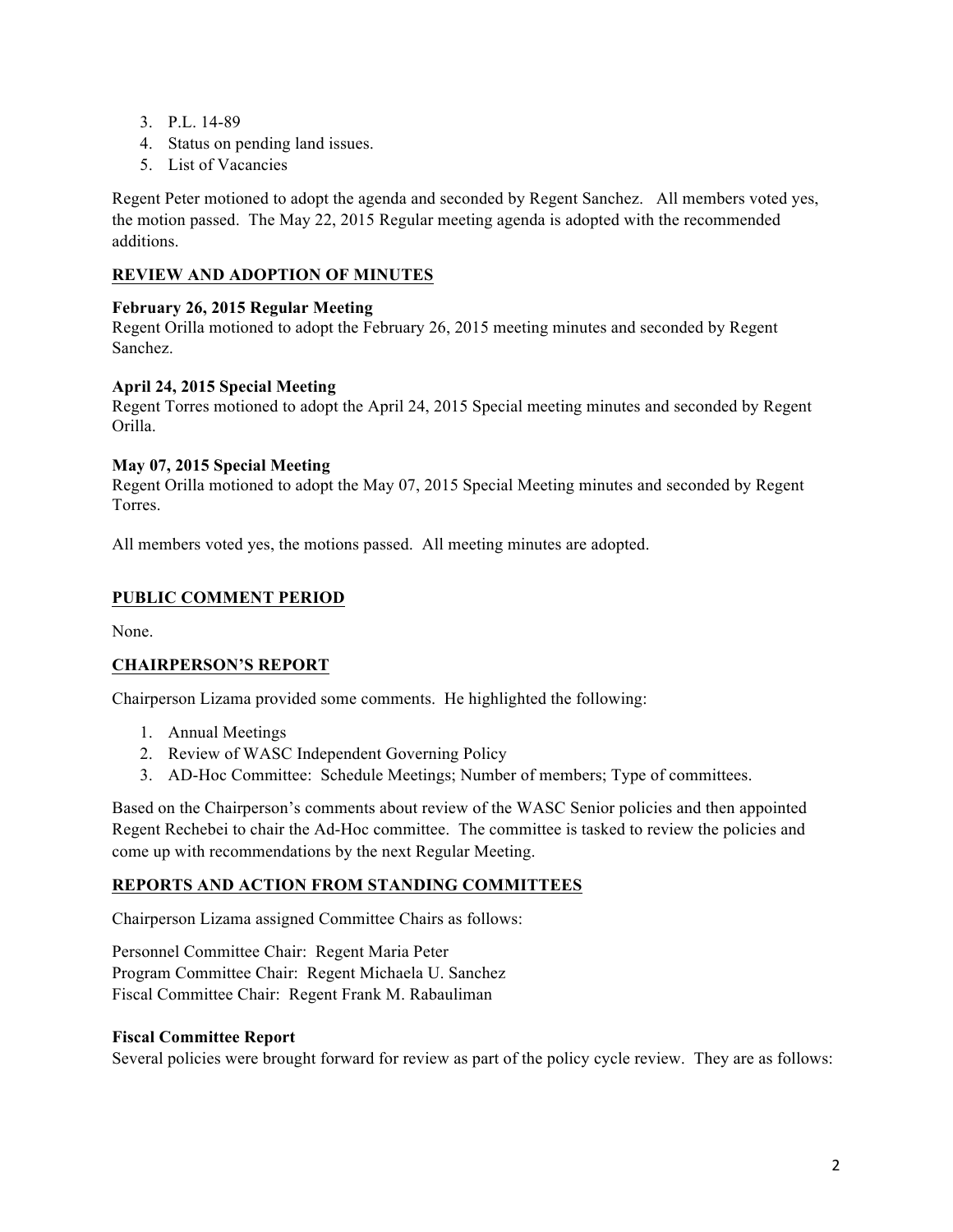Board Policy No. 7001 – Audit Board Policy No. 7003 – Financial Accounts Board Policy No. 7004 – Reimbursement Expenses Board Policy No. 7011 – Accounting Board Policy No. 7012 – Tuition and Fees Board Policy No. 7015 – Tuition Waivers

**Committee Recommendation:** The committee as part of the 5-year policy cycle reviewed the committee made its recommendation to inform the full board that the policies listed above.

## **Board Policy No. 2007 – Naming Building**

**Committee Recommendation:** The committee recommends for second reading and legal review. There was a discussion about accompanying procedures for all board policies. Dr. Hart recommended working with the AD-Hoc committee.

**Tuition and Fees**

**Committee Recommendation:** The committee tabled this item for its next meeting.

## **Program Committee Report**

Regent Orilla provided an update, nothing to report.

## **Personnel Committee Report**

Regent Peter provided a report. She noted some highlights to include some policies and the president's contract.

### **Break**

- Called at 10:42a.m.
- The members will be on break to attend the ASNMC  $27<sup>th</sup>$  Investiture Ceremony. The board will resume its meeting at 1:30p.m.

### **Back to regular session**

Regent Juan T. Lizama, BOR Chairperson called the meeting back to order at 1:30p.m. For the record, the following Regents are present:

Regent Juan T. Lizama, BOR Chairperson Regent Elaine Hocog Orilla, Vice-Chairperson Regent Michaela U. Sanchez, Treasurer Regent Frank M. Rabauliman Regent William S. Torres Regent Maria (Malua) T. Peter Regent Elizabeth D. Rechebei

# **NMC Executive Reports**

### **WASC Accreditation Update**

Amanda Allen, Accreditation Liaison Officer provided an update. She highlighted the following: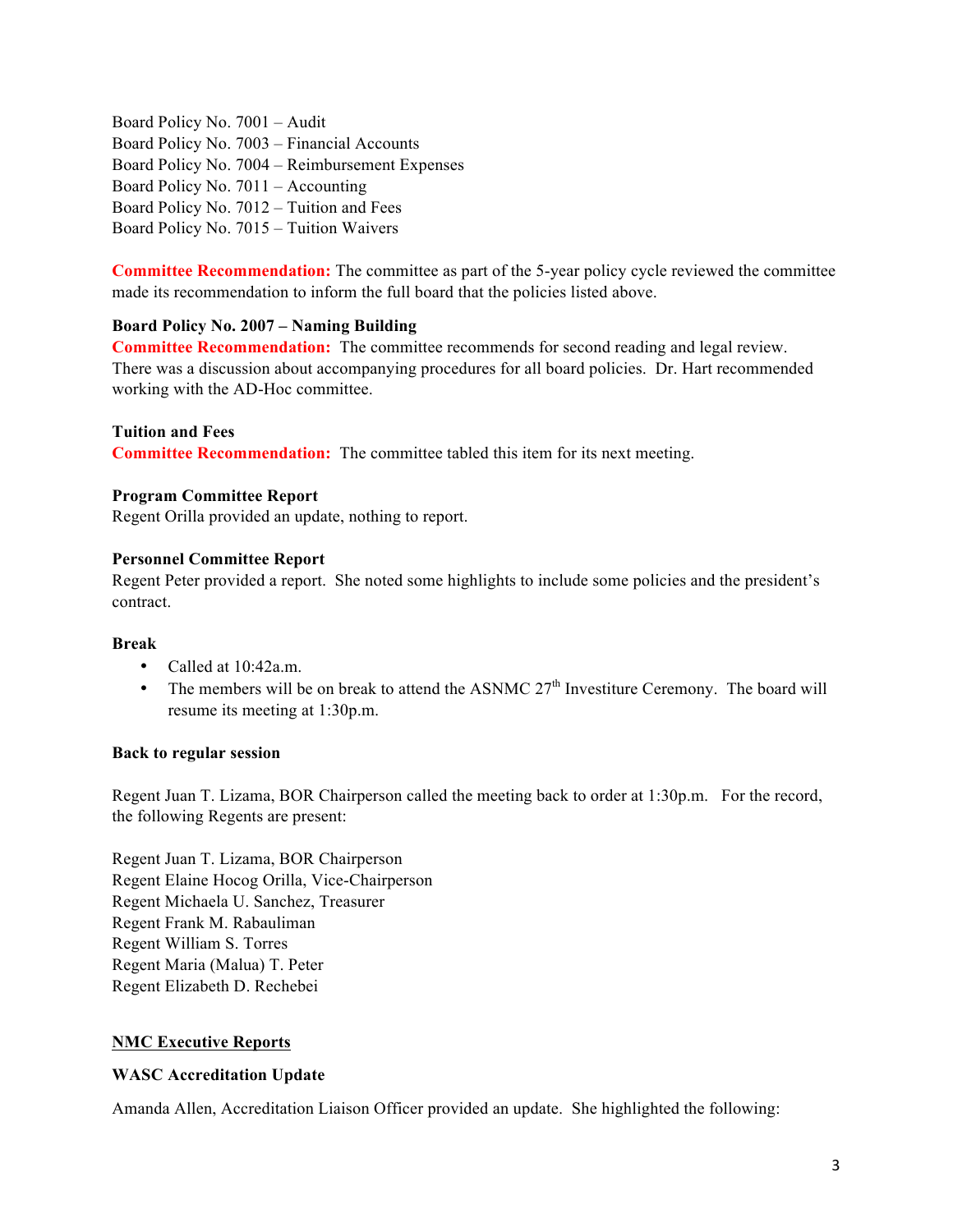- Goal Dates for Reporting for NMC Accreditation
	- 1. NMC Interim Report 2017 Timeline: November 2016 Meeting This Interim Report addressing Recommendations from WSCUC 2014 Report due Spring 2017 and is planned to come to the BOR for review at the November 2016 meeting.
	- 2. NMC Mid-Cycle Review Timeline: November 2017 Meeting Review the Mid-Cycle Review for WSCUC for Spring 2018.
	- 3. NMC Self-Study Under the Standards 2019o Timeline: March 2019 Meeting Review documentation for the offsite review for fall 2019 and the Accreditation Visit for Spring 2020.

# **LEGISLATIVE UPDATES**

Frankie M. Eliptico, External Relations Office Director provided an update. He highlighted the following bills and also indicated that a Budget Hearing is scheduled for March 28, 2015 at 1:30p.m in the House Chamber.

Introduced Legislation:

- H.B. 19-004: The bill proposes to facilitate technical training and vocational education opportunities by establishing the Higher Education Commission.
- S.B. 19-26: The bill mandates that NMC include the police and fire academies in its training program and to provide that all incoming police and fire personnel attend the academies.
- H.B. 19-52: Amends CNMI statute to include NMC and NMTI as recipients of the funds generated from the gross revenue tax.

Legislation in Progress:

- Higher Ed Commission: To create a Higher Education Commission.
- Board Nominations Council: To establish a nominating body for the Board of Regents to ensure conformance with WASC requirements.
- Scholarship Reform: To encourage / require that all scholarship recipients in the CNMI.

At this time, President Hart requested to allow Dr. Tim Kock, Dean of CREES to speak about the waiver for matching funds for Hatch and Smith Lever. Dr. Kock was allowed the opportunity to make a brief report. A handout was provided in their packet.

### **Break**

- Called at 2:46p.m.
- Break ended at 2:55p.m.

### **Back to regular session**

Regent Lizama, BOR Chairperson called the meeting back to order.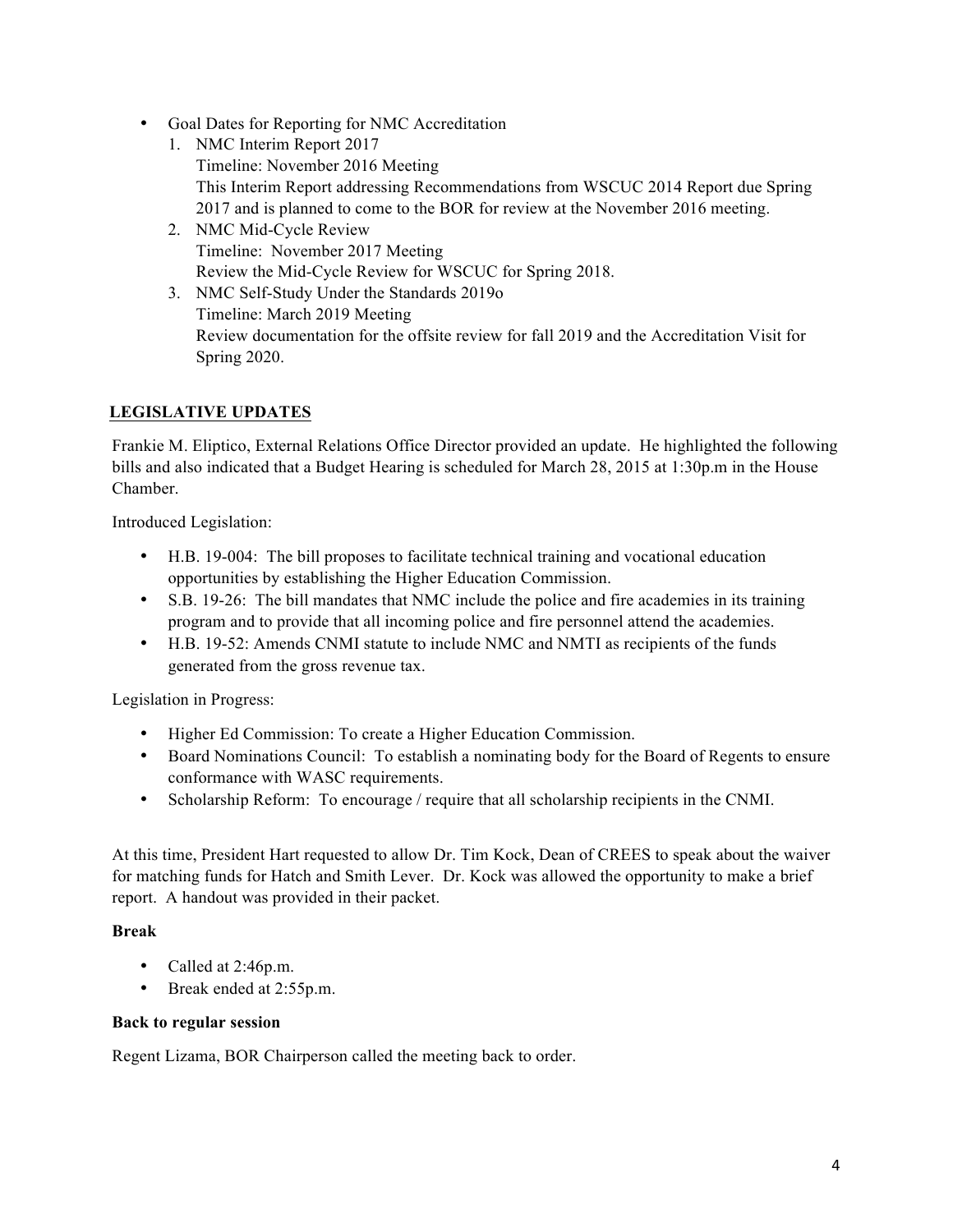## **EXECUTIVE SESSION**

• Regent Torres motioned to enter into executive session and seconded by Regent Orilla. There were no objections, the motion passed. Executive Session ended at 4:00p.m. Upon convening the meeting, no action was taken.

#### **Back to regular session**

• The board recessed the meeting and will continue on Tuesday, May 26, 2015 at 4:00p.m.



**MINUTES OF THE BOARD OF REGENTS REGULAR MEETING** Friday, May 22, 2015 **Continuation Tuesday, May 26, 2015 4:40p.m**

**Attendance:**

**Roll Call**

### **Board Members:**

Regent Juan T. Lizama, BOR Chairperson Regent Elaine Hocog Orilla, Vice-Chairperson Regent Michaela U. Sanchez, Treasurer Regent William S. Torres Regent Maria (Malua) T. Peter Regent Frank M. Rabauliman

Excused Absence: Regent Elizabeth D. Rechebei, Ed.D.

### **NMC Staff and Faculty:**

Sharon Y. Hart, Ph.D., Executive Secretary to the Board of Regents/NMC President Amanda Allen, Accreditation Liaison Officer Barbara Merfalen, Dean of Academic Programs and Services Frankie M. Eliptico, Director of External Relations Office Jacqueline P. Che, Director of Institutional Effectiveness Charlotte Cepeda, School of Education Director Dr. Tim Kock, Dean of CREES Christopher Todd, Director of Library Services Helen B. Camacho, Board Secretary (Recorder)

### **Legal Counsel:**